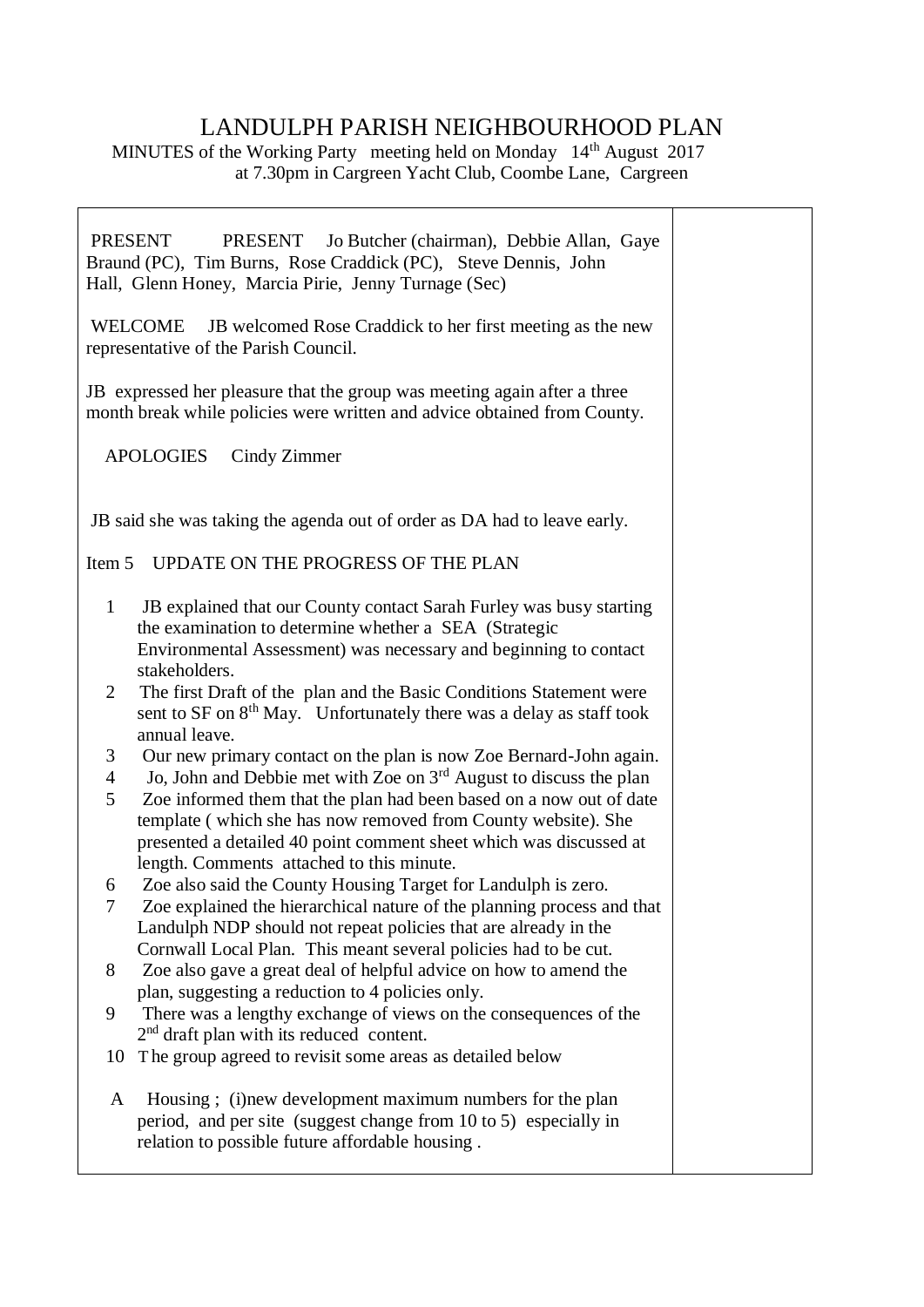- (ii) Conservation area policy, max 2 on any site suggested
- NB Following the meeting it was realised that a question about new housing in the conversation area has never been put to the residents. This means that there is no evidence to support a maximum number of houses in the conservation area, so this cannot be added to the policy.

B Roads no change

C Street lighting no change

D Waterfront (i) need to eliminate negative in wording. Add conservation area and assets of community value in intention paragraph (ii) add "existing " to access to footpaths

E Other (i) Need for a more detailed map.

- (ii) Need to put back some reference to solar power
- (iii) Revisit business policy
- (iv) Aim to protect playing field and cricket ground
- 11 JB thanked everyone for their contributions especially Tim Burns who had gone through the plan with a fine toothcomb and sparked off good discussions. She asked if members would e mail to her any further ideas they may have.

The meeting then returned to the original agenda order

 1 APPROVAL OF MINUTES The minutes of the meeting held on 10<sup>th</sup> April 2017 were read, agreed and signed as a true record.

2 MATTERS ARISING There were none.

 3 TREASURER'S REPORT JH reported that there is £1142.34 in the account and that there is now very little movement .

 4 PROPOSALS ON HOW TO TAKE FORWARD ITEMS THAT WERE HIGHLIGHTED BY RESIDENTS DURING THE CONSULTATIONS BUT ARE NOT PART OF THE PLAN. This item is carried forward

5 This is discussed above

 6 DETAILS OF THE RESPONSE FROM CORNWALL (ZOE) ON THE PRELIMINARY REVIEW OF THE PLAN has been covered in item 5 above